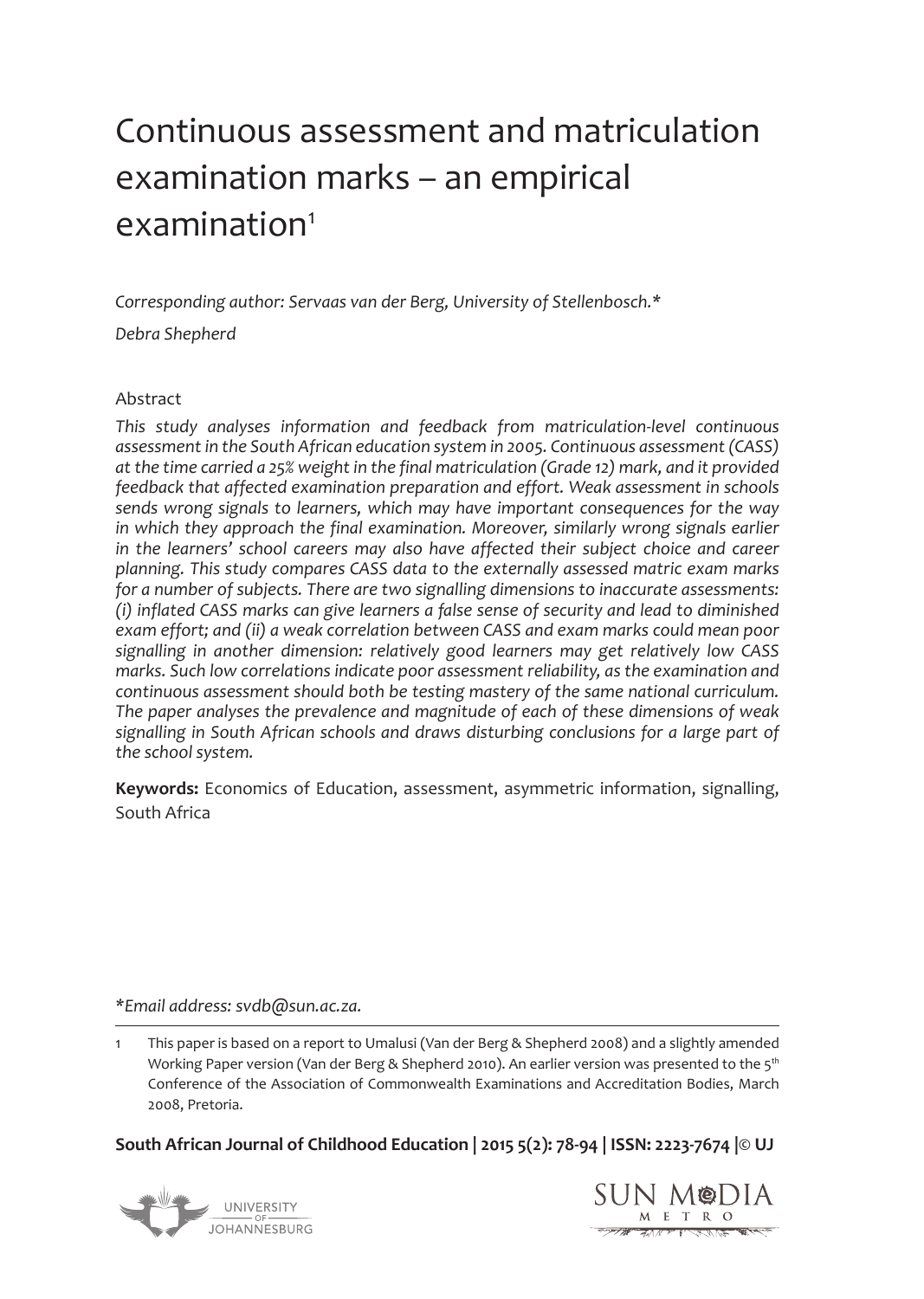Servaas van der Berg & Debra Shepherd – Continuous assessment and matriculation ...

*To be technically sound, assessments must be both valid and reliable. An assessment is valid when it is used for the purposes for which it is designed […] A reliable assessment provides test scores that consistently measure a learner's knowledge of what is being tested. Assessments used in standards-based systems should meet a third criteria [sic], alignment, or the degree to which the assessment adequately reflects the standards on which it is based.*

Pearson Education n.d. (emphasis added)

### **Introduction**

Continuous assessment (CASS) is an important part of the evaluation of South African learners at matriculation level and, during the period referred to in this study (around 2005), carried a 25% weight in the final matriculation mark. Matriculation results determine options for university entry, bursaries and career choice, as well as labour market prospects; hence this examination is an extremely high-stakes one. As CASS provides feedback to learners regarding their performance during the matric year, it is likely to influence their examination preparation and effort.

Continuous assessment provides learners with feedback about how well they have mastered the material (Nicol & Macfarlane-Dick 2006). In this article our concern is not with how CASS is used in teaching, but rather with demonstrating that weak CASS assessment can lead to undesirable consequences by sending wrong signals. Also, this paper makes clear that the information CASS provides about teacher assessment skills is of obvious importance for policy and for school leaders wishing to improve learning in schools. Perverse consequences arise when the feedback from continuous assessment does not correspond with the desired learning outcomes. Thus, for instance, CASS tasks set by a teacher may not support the outcomes set by the national curriculum standards. Weak assessment gives learners wrong signals that influence their learning strategies, examination effort and career planning. Moreover, weak assessment quality is likely to be even more common in lower grades, where it may already have exerted an influence on subject choice, career planning and even the decision of whether to persevere to matric.

This study evaluates the quality of school-based CASS compared to that of the externally moderated matriculation examination (which for present purposes will be regarded as the 'correct' assessment of learner performance)<sup>2</sup> using data for a number of subjects for 2005. Unfortunately, later data sets containing both matriculation results and CASS have thus far not become available, but it is likely that patterns of assessment have not changed in any fundamental way. Alternative measures of assessment accuracy were used to determine to what extent CASS marks gave poor signals to learners as to their likely matriculation performance. Assessment accuracy refers to the exactness or precision of the measure; that is, how close it gets us to

<sup>2</sup> This ignores the possibility of inconsistent examination marks or that the examination marks may in part be determined by responses to assessment marks. Learners' performance can also fluctuate around their 'correct' level when they perform better or worse than their usual performance on a particular test or examination. Such 'noise' (or stochastic variation) is normal in data of this nature; it is the systematic component of deviations from 'normal' levels that concern us here.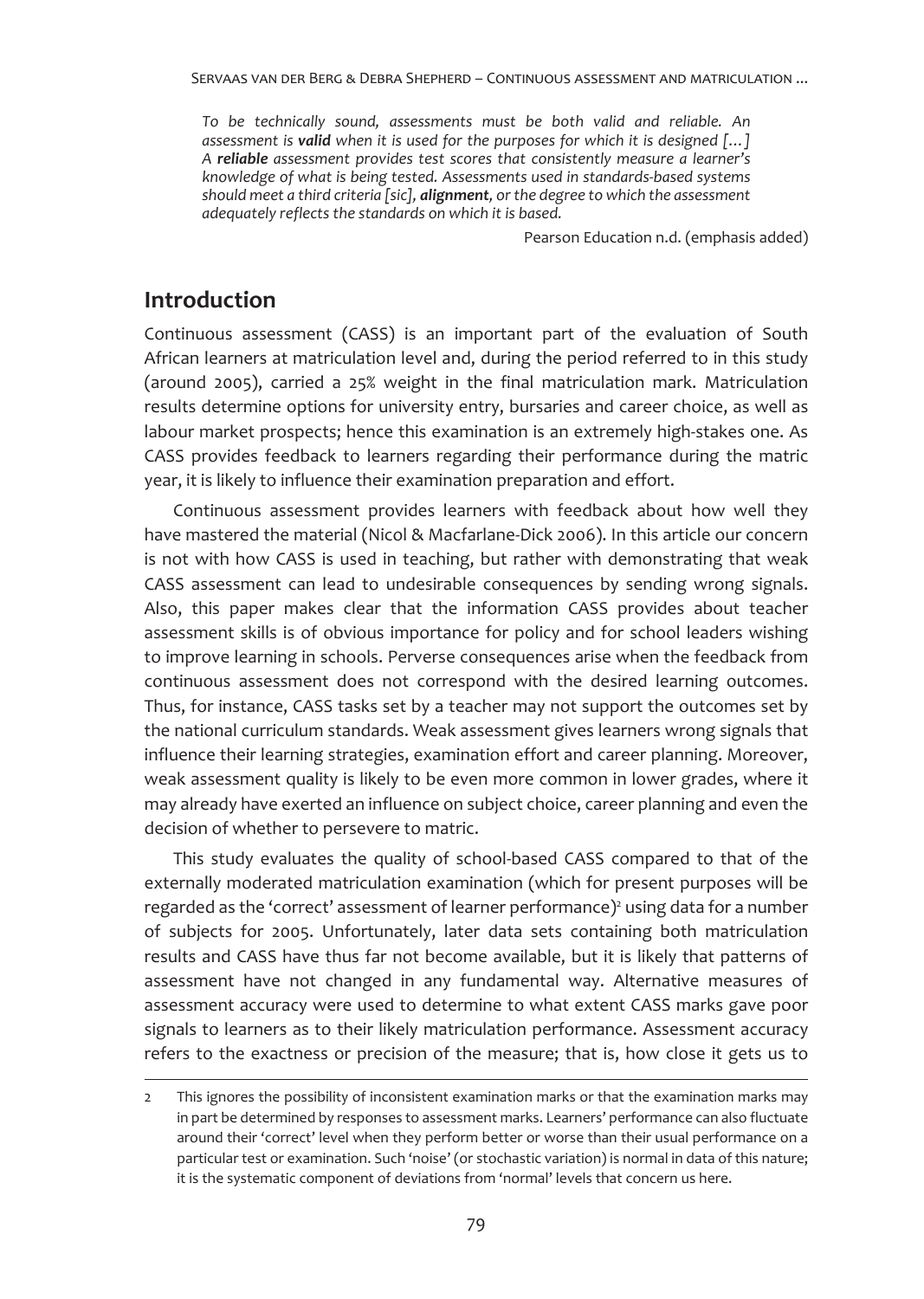a true or known value of, for example, learner knowledge and performance. Whilst an assessment that is reliable may be useful for precise measurement of learner knowledge, validity is necessary for accurate measurement. Furthermore, a lack of reliability in an assessment limits the overall validity such that a wholly unreliable assessment tool can in no way be valid, and will therefore measure inaccurately.

Such an analysis illuminates two important questions. The first relates to the subject knowledge of teachers. Teachers with poor subject knowledge are likely to assess less accurately. Thus such an analysis could help the Department of Basic Education and provincial education departments to identify teachers who do not teach to the curriculum standard, whether due to poor subject knowledge or other reasons, and to take corrective action. Secondly, assessment marks inform matriculants of how well they are prepared for the examination in different subjects. Thus, a low signalto-noise ratio (that is, high inaccuracy) in assessment can give learners inaccurate information about how to prepare, contributing to weak examination results.

The paper proceeds as follows: the next section shows how assessment accuracy is measured, what data were used, and discusses the methodology. The subsequent section compares marks nationally and then measures assessment accuracy at the school level, while the final section concludes the paper and offers some policy suggestions.

#### **Measuring assessment accuracy**

CASS marks are determined at school level, based on tasks that vary by teacher in terms of number, level of difficulty and marking accuracy. Thus such marks are less consistent than the externally set, marked and moderated matric exams, even though CASS marks are discussed by the teachers involved in educational clusters. Given the explicit standards and content set by the national curriculum, it should be possible to attain a fair degree of consistency in the assessments for each subject. In wellfunctioning schools, one would expect, in the terms of the opening quote of this paper, *validity* (tests being well designed to test curriculum knowledge); *reliability* (consistently measuring learner knowledge); and *alignment* of the CASS marks with the national standards.

There are two types of assessment inaccuracies, with different signalling dimensions:

- **• Assessment leniency (where CASS marks are much higher than exam marks):** An inflated CASS mark gives learners a false sense of security.
- **• Low assessment reliability (where CASS and examination marks are weakly correlated):** A poor correlation between the CASS and examination mark indicates that the former is also an unreliable indicator of the individual's *relative* ability compared to classmates in a particular subject. In such cases, signalling to learners is weak in another dimension: CASS marks do not act as a good predictor of relative examination marks.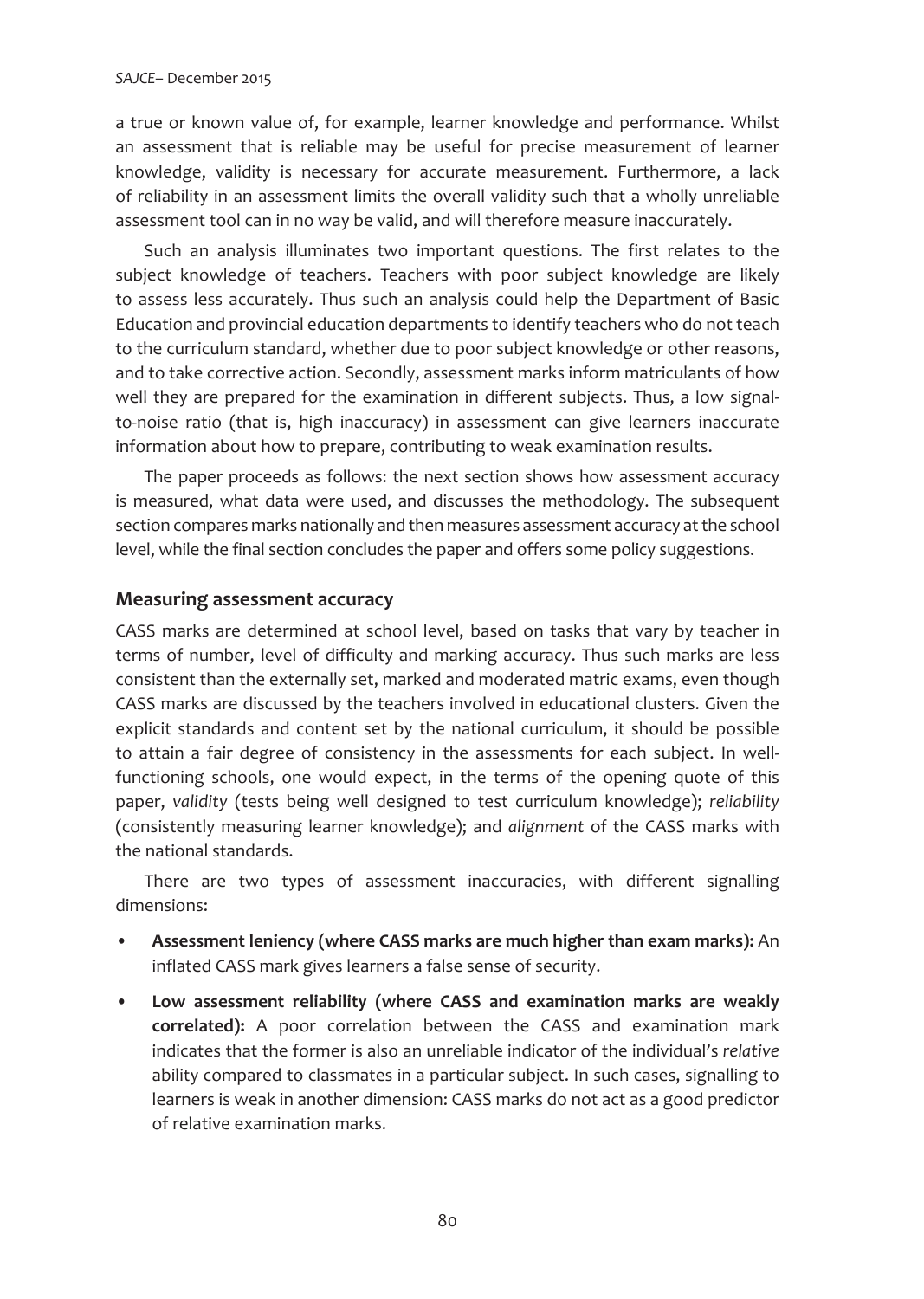Poor assessment performance in the CASS in either or both of these two dimensions (gaps or correlations) will be referred to as 'weak', 'poor' or 'inaccurate' assessment. The extent of each of these two dimensions of inaccurate signalling will be analysed by subject.

Reliability refers to the consistency of assessment scores (Moskal & Leydens 2000), which means "that the same person should get roughly the same score across multiple test administrations" (North Central Regional Technology in Education Consortium 2002). Differences in the averages (levels) between assessments are related to the alignment, or "degree to which the assessment accurately reflects the standard being measured" (Burger n.d.). Alignment in the standards of the examination and the CASS should ensure minimal gaps between these marks, as both should measure mastery of the same curriculum.

Umalusi moderation imposed a limit of a 10-percentage-point deviation between CASS and examination marks: where the average CASS mark for a subject in a school deviated by more than 10 marks from the exam mark, all CASS marks were adjusted to reduce the average gap to only 10 marks. This means that, on average, learners in leniently assessing schools gained at most 2.5 percentage points in the final matric mark in a subject relative to accurately assessing schools. However, poor reliability of continuous assessment may also benefit some candidates much more than others. To illustrate, even in a school where the average CASS and exam marks are perfectly aligned, lack of reliability in the CASS may lead to two candidates of similar ability and who perform similarly in the examination having a 20-percentage-point difference in CASS marks, a situation which is quite common in weakly assessing schools. If this 20% advantage was purely the result of lack of reliability of CASS assessment, the candidate with the better CASS mark would end up with a matric mark 5 percentage points higher than his or her equally deserving classmate. Where this affects passing or failing, or university entry, such differences have major consequences, but – unlike in the case of leniency – Umalusi is not in a position to correct for such unreliability.

The total data set consisted of all data for matric learners for 2005. At the learner level there was information on the raw scores (before adjustment) on school continuous assessment and the matric examinations of learners for each subject offered. At the school level, information regarding the province, quintile and sector (public or independent schools) was available. Learners for whom no information was available on either or both sets of marks (assessment and matric examination) were excluded, and school-level analysis based on fewer than fifteen pairs of observations were dropped. The final data set consisted of 5 968 schools, with on average eightyseven candidates per school.

Correlations between assessment and matric examination marks were calculated for each of seven subjects (English First and Second Language, Mathematics, History, Biology, Geography and Physical Science), distinguishing where appropriate when subjects were taken at higher grade (HG) or standard grade (SG), as was still possible at the time. The correlation coefficient measures the strength and direction of the linear relationship between two variables and can take a value ranging between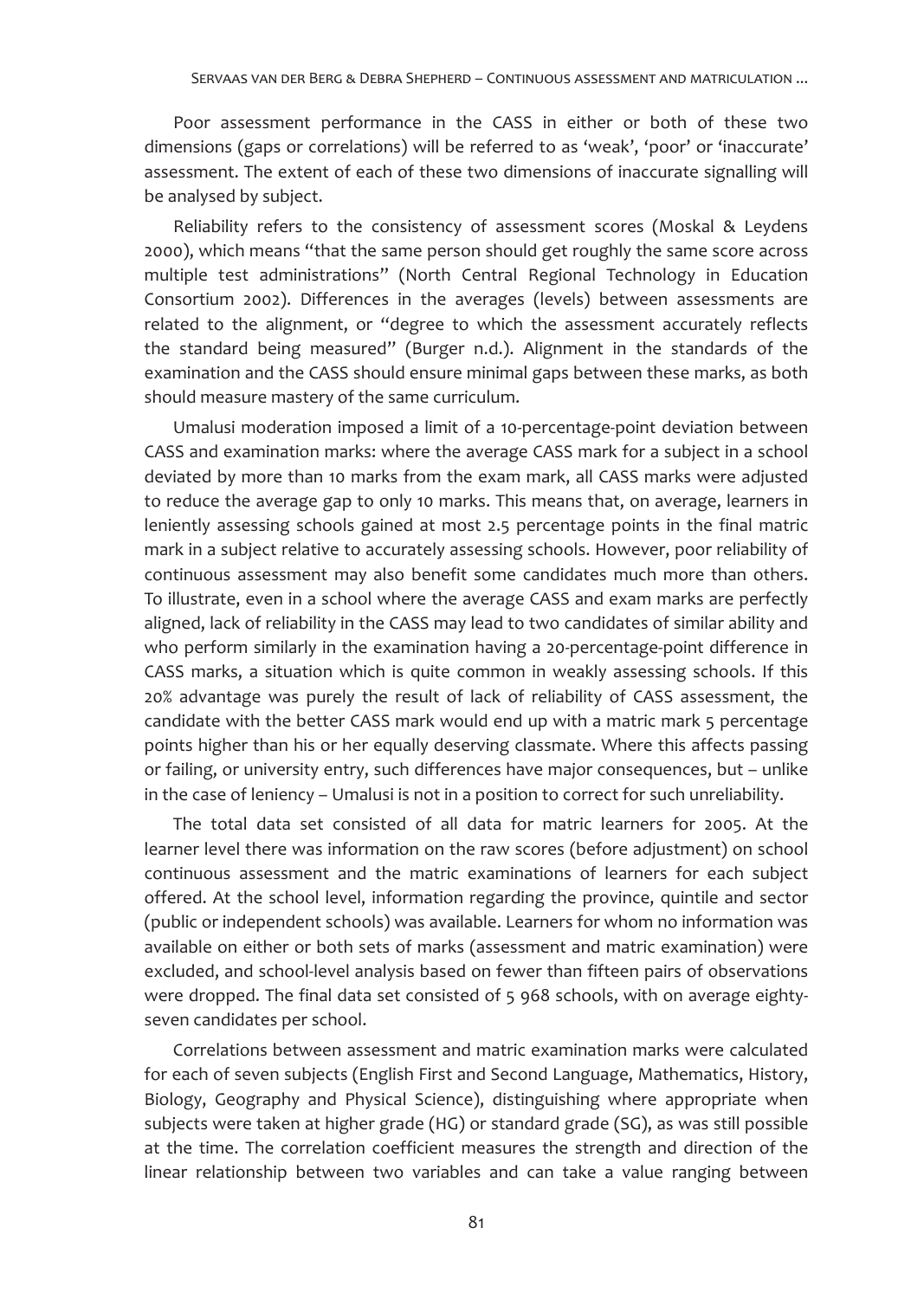+1 (a positive linear relationship) and –1 (a negative linear relationship). A large and positive correlation between the CASS and exam marks of matriculants in a school indicates a close association between the two. Note that correlation in no way implies causation: a linear relationship between X and Y does not mean that X causes Y, or vice versa. A weak correlation suggests poor reliability of assessment, in the sense that the school's continuous assessment marks poorly match the matric examination marks.

The literature offers no guidance as to what correlation value constitutes a strong, positive relationship between a school's CASS and examination marks. Cohen (1988) views a correlation of above 0.50 as strong in psychological research. For the minimum number of candidates considered per school (fifteen), a correlation of +0.513 implies 99% confidence that there is a significant relationship between the two sets of marks; that is, there is only a 1% probability that this correlation would occur by chance if CASS marks were generated randomly. Learner performance across different subjects offers another clue as to what an adequate correlation may be. The same latent trait – general cognitive ability – underlies both continuous assessment and the examination mark, and the two types of tests should test mastery of the same curriculum. One would thus expect a higher correlation for CASS and exam marks in the *same* subject than for assessments between *unrelated* subjects. Table 1 shows pair-wise correlations for learners combining different subjects. Even between such seemingly unrelated subjects as English Second Language and Mathematics SG, the correlation was 0.505. One would expect a far higher correlation between the CASS and the examination mark for the same subject, where knowledge of the same curriculum is tested.

In the light of the above, using a correlation coefficient as low as 0.60 to separate 'strong' from 'weaker' correlations, as will be done in part of this paper, is a relatively lax yardstick for assessment reliability. Far higher correlations should hold in a system that assesses well. Correlations between marks in the Annual National Assessment and the Western Cape Systemic Tests for 2012 generally show much higher correlations (see Van der Berg 2015 in this volume): these were 0.80, 0.85 and 0.90 for Mathematics, and 0.65, 0.74 and 0.75 for Language.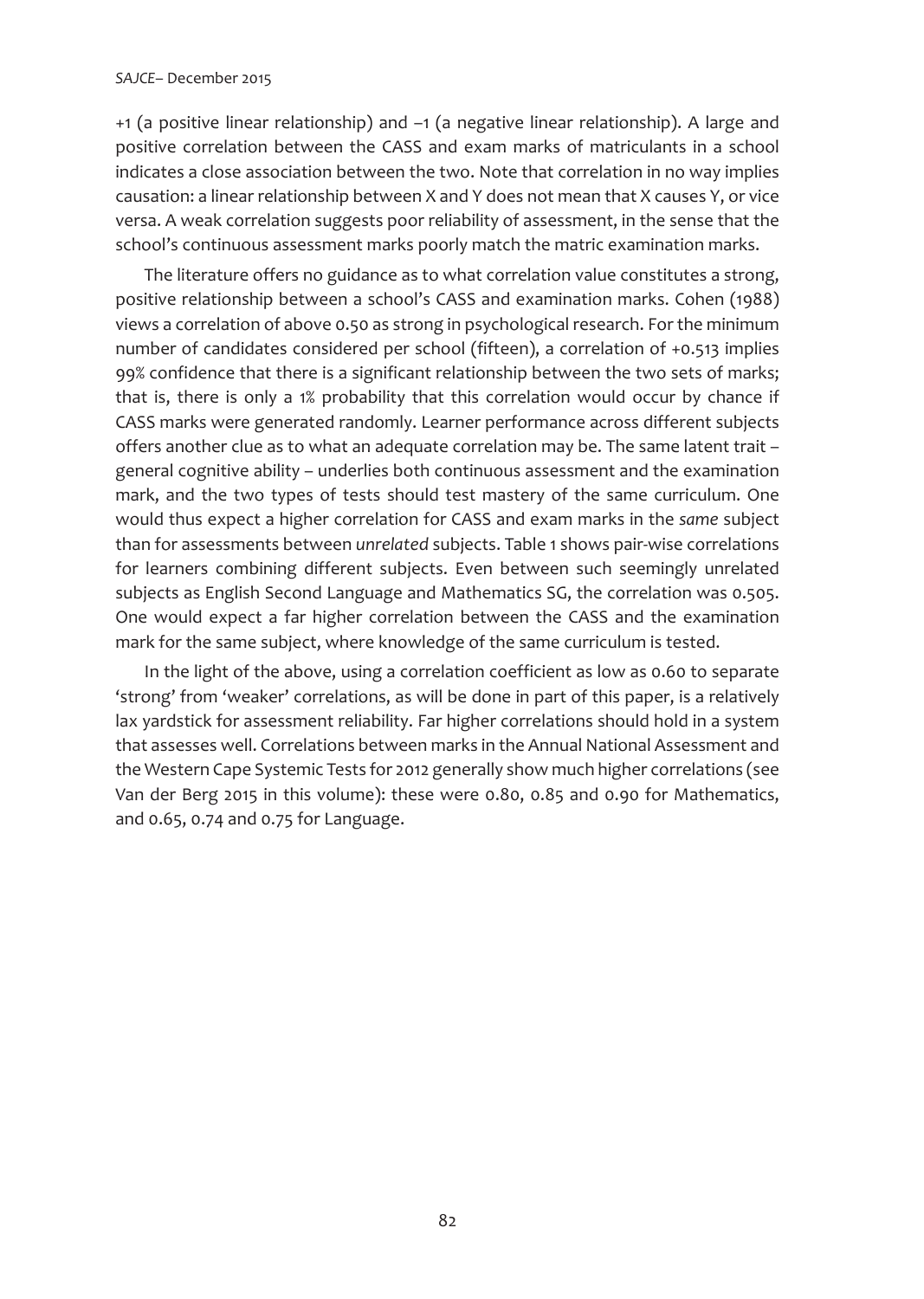|                                  | Biology<br>ЧG    | Biology<br>SG     | English<br>$1^{\rm st}$ | English<br>2 <sup>nd</sup> | Geogr<br>ЭH | Geogr<br>SG | History<br>ں<br>H | History<br><b>SG</b> | Maths<br>ں<br>H | Maths<br><b>SG</b> |
|----------------------------------|------------------|-------------------|-------------------------|----------------------------|-------------|-------------|-------------------|----------------------|-----------------|--------------------|
| English 1st language             | (26990)<br>0.728 | (13270)<br>0.542  |                         |                            |             |             |                   |                      |                 |                    |
| English 2 <sup>nd</sup> language | 0.805            | 0.620             |                         |                            |             |             |                   |                      |                 |                    |
|                                  | (84001)<br>0.853 | (190290)<br>0.754 | 0.745                   | 0.616                      |             |             |                   |                      |                 |                    |
| Geography HG                     | (47608)          | (48884)           | (17044)                 | (6033)                     |             |             |                   |                      |                 |                    |
|                                  | 0.745            | 0.666             | 0.715                   | 0.580                      |             |             |                   |                      |                 |                    |
| Geography SG                     | (8067)           | (90487)           | (93156)                 | (95425)                    |             |             |                   |                      |                 |                    |
|                                  | 0.830            | 0.662             | 0.735                   | 0.494                      | 0.794       | 0.657       |                   |                      |                 |                    |
| <b>History HG</b>                | (11786)          | (19194)           | (8620)                  | (3453)                     | (16677)     | (7504)      |                   |                      |                 |                    |
|                                  | 0.689            | 0.560             | 0.615                   | 0.488                      | 0.625       | 0.608       |                   |                      |                 |                    |
| History SG                       | (4165)           | (54766)           | (28693)                 | (58597)                    | (9905)      | (39415)     |                   |                      |                 |                    |
| Mathematics HG                   | 0.852            | 0.706             | 0.573                   | 0.518                      | 0.768       | 0.553       | 0.596             | 0.595                |                 |                    |
|                                  | (23963)          | (5596)            | (15206)                 | (31906)                    | (11856)     | (1718)      | (1986)            | (87)                 |                 |                    |
| Mathematics SG                   | 0.745            | 0.613             | 0.728                   | 0.505                      | 0.622       | 0.432       | 0.647             | 0.481                |                 |                    |
|                                  | (62490)          | (94204)           | (28205)                 | (213739)                   | (46807)     | (37209)     | (5937)            | (3348)               |                 |                    |
| Physical Science HG              | 0.873            | 0.740             | 0.624                   | 0.525                      | 0.766       | 0.607       | 0.600             | 0.650                | 0.915           | 0.813              |
|                                  | (35928)          | (13695)           | (16890)                 | (12271)                    | (19843)     | (2628)      | (1695)            | (57)                 | (30073)         | (31888)            |
|                                  | 0.794            | 0.694             | 0.730                   | 0.551                      | 0.648       | 0.523       | 0.577             | 0.551                | 0.835           | 0.785              |
| Physical Science SG              | (34779)          | (66899)           | (45092)                 | (100927)                   | (22657)     | (26723)     | (1178)            | (726)                | (5696)          | (10494)            |

**Note: Number of students combining subject pairs in parentheses; correlations above 0.70 in bold**

Note: Number of students combining subject pairs in parentheses; correlations above 0.70 in bold

Table t: Correlations between performances of individual students in subject pairs in matric examinations, 2005 (Source: ??) **Table 1: Correlations between performances of individual students in subject pairs in matric examinations, 2005 (Source: ??)**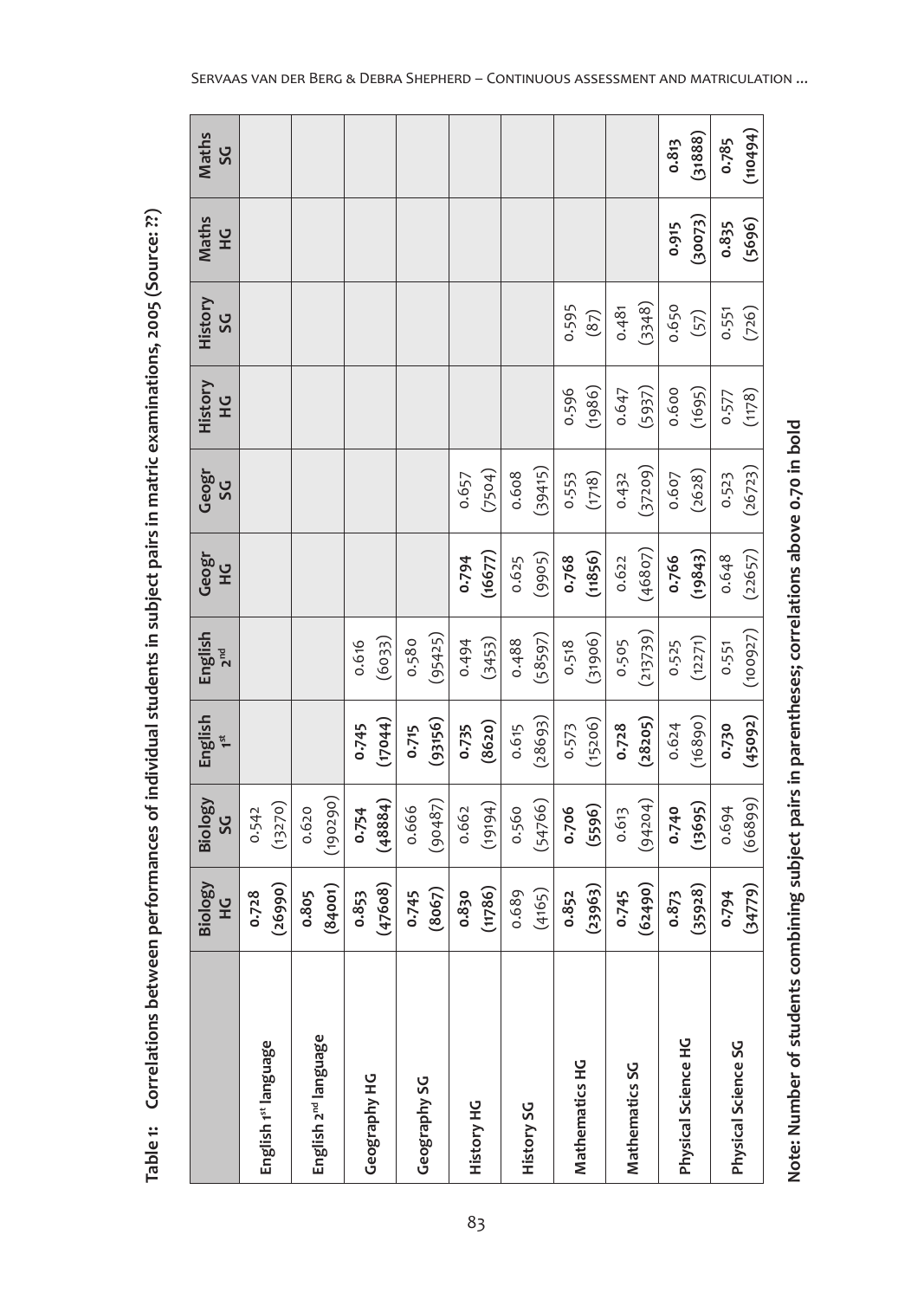Table 2: Average CASS marks, examination marks and gaps for all candidates by subject and province, 2005 **Table 2: Average CASS marks, examination marks and gaps for all candidates by subject and province, 2005**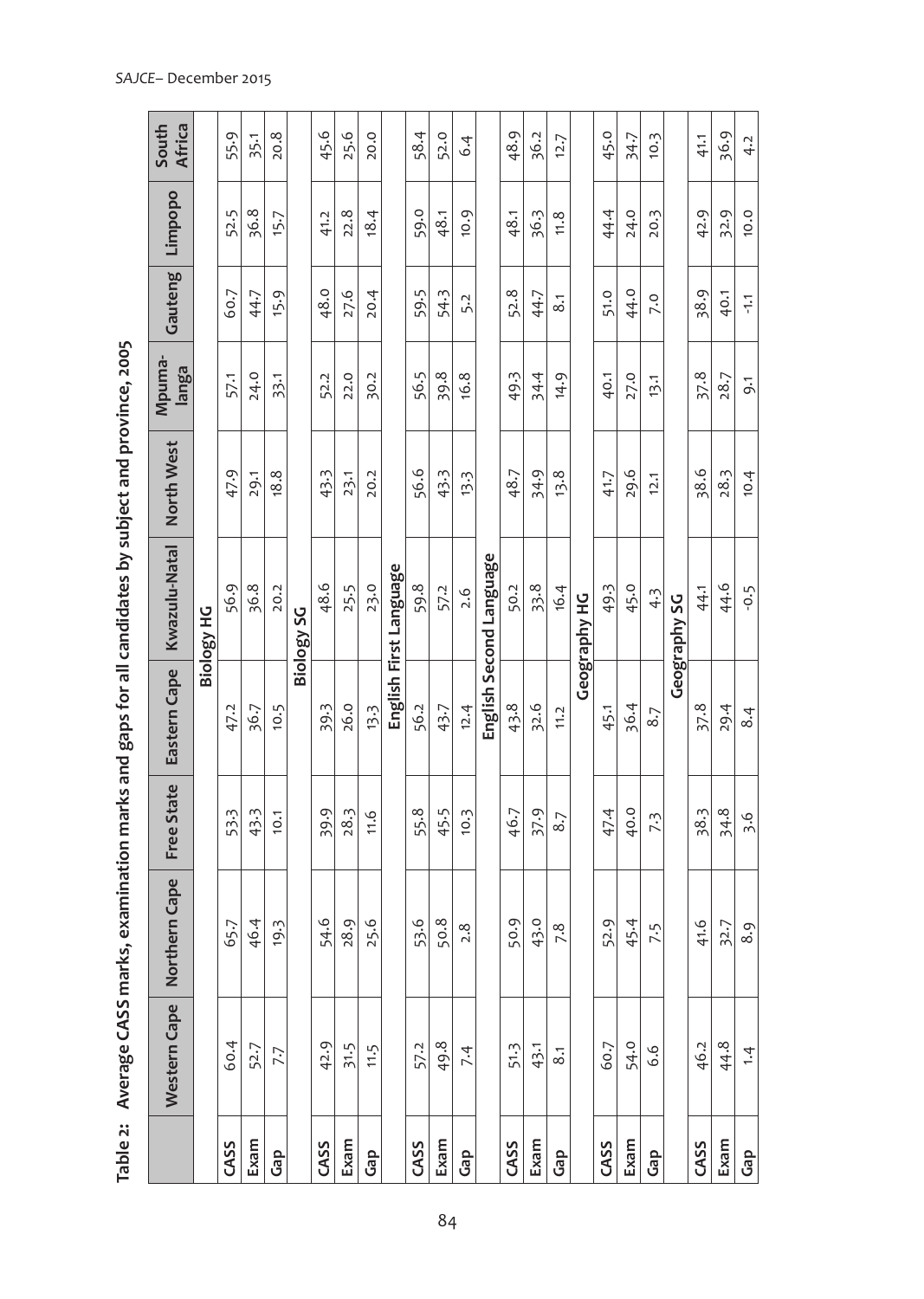| ٢ |
|---|
|   |
|   |
|   |
|   |
|   |
|   |
|   |
|   |

| 30.9<br>42.8<br>54.5<br>35.9<br>25.8<br>52.8<br>30.8<br>43.8<br>35.9<br>40.1<br>22.0<br>27.6<br>51.4<br>15.5<br>18.6<br>14.4<br>16.2<br>11.9<br>44.3<br>33.6<br>28.5<br>15.6<br>35.2<br>40.2<br>15.8<br>37.2<br>27.7<br>57.1<br>41.5<br>51.4<br>17.9<br>27.1<br>23.7<br>11.5<br>9.5<br>13.1<br>44.4<br>43.9<br>32.0<br>45.2<br>57.3<br>45.2<br>41.6<br>29.9<br>38.3<br>57.2<br>19.8<br>16.5<br>12.9<br>11.9<br>12.0<br>58.1<br>28.7<br>11.7<br>50.8<br>47.0<br>49.1<br>25.5<br>23.6<br>23.0<br>47.4<br>25.5<br>44.2<br>42.7<br>29.4<br>21.2<br>30.7<br>21.0<br>21.4<br>21.4<br>16.7<br>21.7<br>48.6<br>29.0<br>50.9<br>36.8<br>44.8<br>26.0<br>22.8<br>16.8<br>18.8<br>41.8<br>36.2<br>23.7<br>27.2<br>13.4<br>34.1<br>12.7<br>21.5<br>13.1<br>Physical Science HG<br>Physical Science SG<br>40.9<br>49.0<br>43.8<br>16.9<br>18.9<br>26.6<br>50.2<br>34.5<br>40.1<br><b>30.2</b><br>44.2<br>36.4<br>23.2<br>17.6<br>53.7<br>17.3<br>Mathematics HG<br>9.3<br>9.2<br>Mathematics SG<br><b>History HG</b><br><b>History SG</b><br>26.8<br>56.2<br>24.9<br>26.8<br>36.4<br>40.5<br>13.7<br>40.7<br>15.4<br>37.7<br>12.9<br>54.2<br>35.5<br>18.7<br>41.1<br>14.3<br>51.1<br>14.7<br>50.0<br>27.9<br>33.9<br>35.9<br>40.2<br>55.4<br>38.2<br>45.9<br>18.0<br>47.8<br>41.4<br>30.1<br>61.7<br>13.9<br>17.2<br>14.1<br>10.1<br>7.5<br>34.4<br>45.0<br>56.5<br>33.6<br>47.4<br>13.8<br>61.0<br>31.6<br>61.9<br>39.4<br>52.5<br>32.1<br>20.4<br>22.0<br>15.8<br>22.5<br>45.1<br>13.5<br>44.8<br>48.0<br>62.0<br>36.0<br>63.8<br>39.3<br>64.1<br>47.2<br>16.6<br>32.5<br>50.7<br>52.4<br>15.5<br>47.1<br>11.3<br>11.8<br>8.8<br>7.8<br>Exam<br>Exam<br>Exam<br>Exam<br>Exam<br>Exam<br>CASS<br>CASS<br>CASS<br>CASS<br>CASS<br>CASS<br>Gap<br>Gap<br>Gap<br>Gap<br>Gap<br>Gap | Western Cape | Northern Cape | <b>Free State</b> | Eastern Cape | Kwazulu-Natal | North West | Mpuma-<br>langa | Gauteng | Limpopo | Africa<br>South |
|---------------------------------------------------------------------------------------------------------------------------------------------------------------------------------------------------------------------------------------------------------------------------------------------------------------------------------------------------------------------------------------------------------------------------------------------------------------------------------------------------------------------------------------------------------------------------------------------------------------------------------------------------------------------------------------------------------------------------------------------------------------------------------------------------------------------------------------------------------------------------------------------------------------------------------------------------------------------------------------------------------------------------------------------------------------------------------------------------------------------------------------------------------------------------------------------------------------------------------------------------------------------------------------------------------------------------------------------------------------------------------------------------------------------------------------------------------------------------------------------------------------------------------------------------------------------------------------------------------------------------------------------------------------------------------------------------------------------------------------------------------------------|--------------|---------------|-------------------|--------------|---------------|------------|-----------------|---------|---------|-----------------|
|                                                                                                                                                                                                                                                                                                                                                                                                                                                                                                                                                                                                                                                                                                                                                                                                                                                                                                                                                                                                                                                                                                                                                                                                                                                                                                                                                                                                                                                                                                                                                                                                                                                                                                                                                                     |              |               |                   |              |               |            |                 |         |         |                 |
|                                                                                                                                                                                                                                                                                                                                                                                                                                                                                                                                                                                                                                                                                                                                                                                                                                                                                                                                                                                                                                                                                                                                                                                                                                                                                                                                                                                                                                                                                                                                                                                                                                                                                                                                                                     |              |               |                   |              |               |            |                 |         |         |                 |
|                                                                                                                                                                                                                                                                                                                                                                                                                                                                                                                                                                                                                                                                                                                                                                                                                                                                                                                                                                                                                                                                                                                                                                                                                                                                                                                                                                                                                                                                                                                                                                                                                                                                                                                                                                     |              |               |                   |              |               |            |                 |         |         |                 |
|                                                                                                                                                                                                                                                                                                                                                                                                                                                                                                                                                                                                                                                                                                                                                                                                                                                                                                                                                                                                                                                                                                                                                                                                                                                                                                                                                                                                                                                                                                                                                                                                                                                                                                                                                                     |              |               |                   |              |               |            |                 |         |         |                 |
|                                                                                                                                                                                                                                                                                                                                                                                                                                                                                                                                                                                                                                                                                                                                                                                                                                                                                                                                                                                                                                                                                                                                                                                                                                                                                                                                                                                                                                                                                                                                                                                                                                                                                                                                                                     |              |               |                   |              |               |            |                 |         |         |                 |
|                                                                                                                                                                                                                                                                                                                                                                                                                                                                                                                                                                                                                                                                                                                                                                                                                                                                                                                                                                                                                                                                                                                                                                                                                                                                                                                                                                                                                                                                                                                                                                                                                                                                                                                                                                     |              |               |                   |              |               |            |                 |         |         |                 |
|                                                                                                                                                                                                                                                                                                                                                                                                                                                                                                                                                                                                                                                                                                                                                                                                                                                                                                                                                                                                                                                                                                                                                                                                                                                                                                                                                                                                                                                                                                                                                                                                                                                                                                                                                                     |              |               |                   |              |               |            |                 |         |         |                 |
|                                                                                                                                                                                                                                                                                                                                                                                                                                                                                                                                                                                                                                                                                                                                                                                                                                                                                                                                                                                                                                                                                                                                                                                                                                                                                                                                                                                                                                                                                                                                                                                                                                                                                                                                                                     |              |               |                   |              |               |            |                 |         |         |                 |
|                                                                                                                                                                                                                                                                                                                                                                                                                                                                                                                                                                                                                                                                                                                                                                                                                                                                                                                                                                                                                                                                                                                                                                                                                                                                                                                                                                                                                                                                                                                                                                                                                                                                                                                                                                     |              |               |                   |              |               |            |                 |         |         |                 |
|                                                                                                                                                                                                                                                                                                                                                                                                                                                                                                                                                                                                                                                                                                                                                                                                                                                                                                                                                                                                                                                                                                                                                                                                                                                                                                                                                                                                                                                                                                                                                                                                                                                                                                                                                                     |              |               |                   |              |               |            |                 |         |         |                 |
|                                                                                                                                                                                                                                                                                                                                                                                                                                                                                                                                                                                                                                                                                                                                                                                                                                                                                                                                                                                                                                                                                                                                                                                                                                                                                                                                                                                                                                                                                                                                                                                                                                                                                                                                                                     |              |               |                   |              |               |            |                 |         |         |                 |
|                                                                                                                                                                                                                                                                                                                                                                                                                                                                                                                                                                                                                                                                                                                                                                                                                                                                                                                                                                                                                                                                                                                                                                                                                                                                                                                                                                                                                                                                                                                                                                                                                                                                                                                                                                     |              |               |                   |              |               |            |                 |         |         |                 |
|                                                                                                                                                                                                                                                                                                                                                                                                                                                                                                                                                                                                                                                                                                                                                                                                                                                                                                                                                                                                                                                                                                                                                                                                                                                                                                                                                                                                                                                                                                                                                                                                                                                                                                                                                                     |              |               |                   |              |               |            |                 |         |         |                 |
|                                                                                                                                                                                                                                                                                                                                                                                                                                                                                                                                                                                                                                                                                                                                                                                                                                                                                                                                                                                                                                                                                                                                                                                                                                                                                                                                                                                                                                                                                                                                                                                                                                                                                                                                                                     |              |               |                   |              |               |            |                 |         |         |                 |
|                                                                                                                                                                                                                                                                                                                                                                                                                                                                                                                                                                                                                                                                                                                                                                                                                                                                                                                                                                                                                                                                                                                                                                                                                                                                                                                                                                                                                                                                                                                                                                                                                                                                                                                                                                     |              |               |                   |              |               |            |                 |         |         |                 |
|                                                                                                                                                                                                                                                                                                                                                                                                                                                                                                                                                                                                                                                                                                                                                                                                                                                                                                                                                                                                                                                                                                                                                                                                                                                                                                                                                                                                                                                                                                                                                                                                                                                                                                                                                                     |              |               |                   |              |               |            |                 |         |         |                 |
|                                                                                                                                                                                                                                                                                                                                                                                                                                                                                                                                                                                                                                                                                                                                                                                                                                                                                                                                                                                                                                                                                                                                                                                                                                                                                                                                                                                                                                                                                                                                                                                                                                                                                                                                                                     |              |               |                   |              |               |            |                 |         |         |                 |
|                                                                                                                                                                                                                                                                                                                                                                                                                                                                                                                                                                                                                                                                                                                                                                                                                                                                                                                                                                                                                                                                                                                                                                                                                                                                                                                                                                                                                                                                                                                                                                                                                                                                                                                                                                     |              |               |                   |              |               |            |                 |         |         |                 |
|                                                                                                                                                                                                                                                                                                                                                                                                                                                                                                                                                                                                                                                                                                                                                                                                                                                                                                                                                                                                                                                                                                                                                                                                                                                                                                                                                                                                                                                                                                                                                                                                                                                                                                                                                                     |              |               |                   |              |               |            |                 |         |         |                 |
|                                                                                                                                                                                                                                                                                                                                                                                                                                                                                                                                                                                                                                                                                                                                                                                                                                                                                                                                                                                                                                                                                                                                                                                                                                                                                                                                                                                                                                                                                                                                                                                                                                                                                                                                                                     |              |               |                   |              |               |            |                 |         |         |                 |
|                                                                                                                                                                                                                                                                                                                                                                                                                                                                                                                                                                                                                                                                                                                                                                                                                                                                                                                                                                                                                                                                                                                                                                                                                                                                                                                                                                                                                                                                                                                                                                                                                                                                                                                                                                     |              |               |                   |              |               |            |                 |         |         |                 |
|                                                                                                                                                                                                                                                                                                                                                                                                                                                                                                                                                                                                                                                                                                                                                                                                                                                                                                                                                                                                                                                                                                                                                                                                                                                                                                                                                                                                                                                                                                                                                                                                                                                                                                                                                                     |              |               |                   |              |               |            |                 |         |         |                 |
|                                                                                                                                                                                                                                                                                                                                                                                                                                                                                                                                                                                                                                                                                                                                                                                                                                                                                                                                                                                                                                                                                                                                                                                                                                                                                                                                                                                                                                                                                                                                                                                                                                                                                                                                                                     |              |               |                   |              |               |            |                 |         |         |                 |
|                                                                                                                                                                                                                                                                                                                                                                                                                                                                                                                                                                                                                                                                                                                                                                                                                                                                                                                                                                                                                                                                                                                                                                                                                                                                                                                                                                                                                                                                                                                                                                                                                                                                                                                                                                     |              |               |                   |              |               |            |                 |         |         |                 |

Servaas van der Berg & Debra Shepherd – Continuous assessment and matriculation ...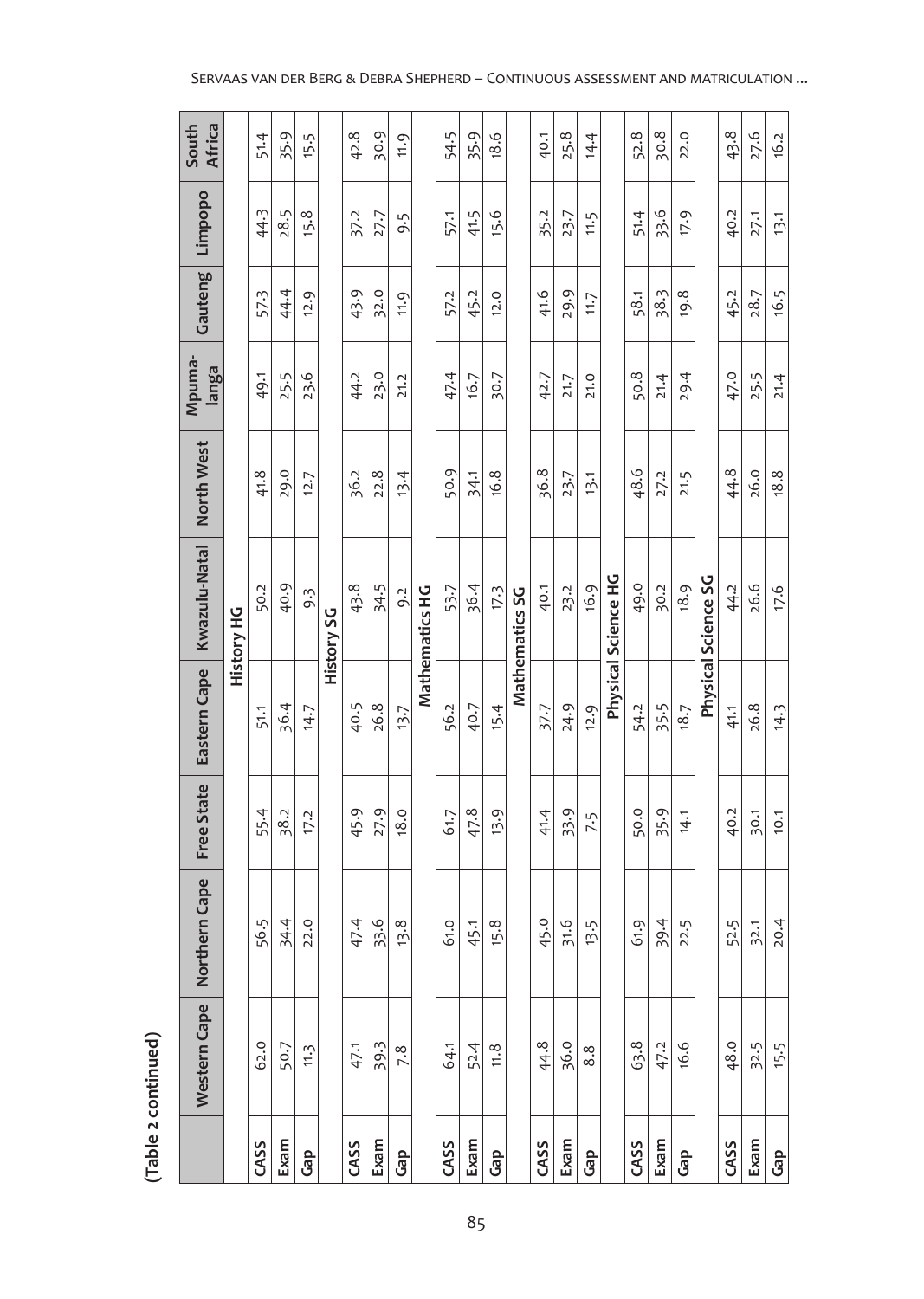## **Individual CASS and examination marks**

Table 2 summarises the CASS and examination marks of all matriculants. For every subject and in all provinces, the average CASS mark was consistently and substantially higher than the examination mark. The fact that the standard deviations of the examination marks (not shown) were usually larger than those of the CASS marks suggests that many teachers may have been 'playing it safe' – that is, giving similar marks to both high and low performances, perhaps to conceal uncertainty resulting from poor subject knowledge.

Gaps in most subjects were larger than 10 percentage points. In Mpumalanga, many subject gaps were in excess of 20 percentage points. The most extreme case was Mathematics HG in Mpumalanga, where the average CASS mark was 47% and the exam mark only 17%, leaving a gap of more than 30 percentage points. Considerable gaps were observed for most provinces in Biology and Physical Science, whereas gaps for Geography and English were smaller.

Over time one would expect the gap between the CASS and examination marks to close gradually, as teachers use feedback from previous exams to bring their continuous assessment more closely in line with the curriculum standards. However, between 2003 and 2005 gaps generally *widened*, providing evidence of an increasing disparity between what was being taught and assessed within the schools and what was being tested in the examinations. Moreover, given the restrictions applied where CASS marks deviate considerably from examination marks, the gaps are generally larger than could simply be explained by teachers 'gaming' the system to ensure their learners an advantage in the final matric mark.

Surprisingly, the gap for English (Second Language and especially First Language), traditionally regarded as a 'less exact discipline', was smaller and showed less variance than for Mathematics, usually regarded a 'more exact discipline'. This may reflect a higher level of consensus amongst English teachers about the standards to which learners should perform, or a more precisely specified curriculum. The large standard deviations in CASS for most other subjects point to an inconsistent understanding amongst teachers of the level of performance required of learners in these subjects: almost a quarter of candidates who had achieved 50% or above for a subject in CASS achieved less than 30% in the examination.

Table 3 shows that there were few subjects with both high correlations and a small gap between CASS and examination marks. One exception was English First Language, with a gap of only 6.4 percentage points and a high correlation (0.78). This could perhaps be attributed to the fact that this subject was taken by only a relatively small group of learners. However, English Second Language, taken by many learners, many of whom were from poor backgrounds, also had both a high correlation (0.69) and a small average gap (12.7 percentage points). It is not surprising that correlations for an exact discipline like Maths were very high in both Higher Grade and Standard Grade – but then, the gaps between the CASS and examination marks were unexpectedly wide. The weakest continuous assessments amongst the subjects investigated were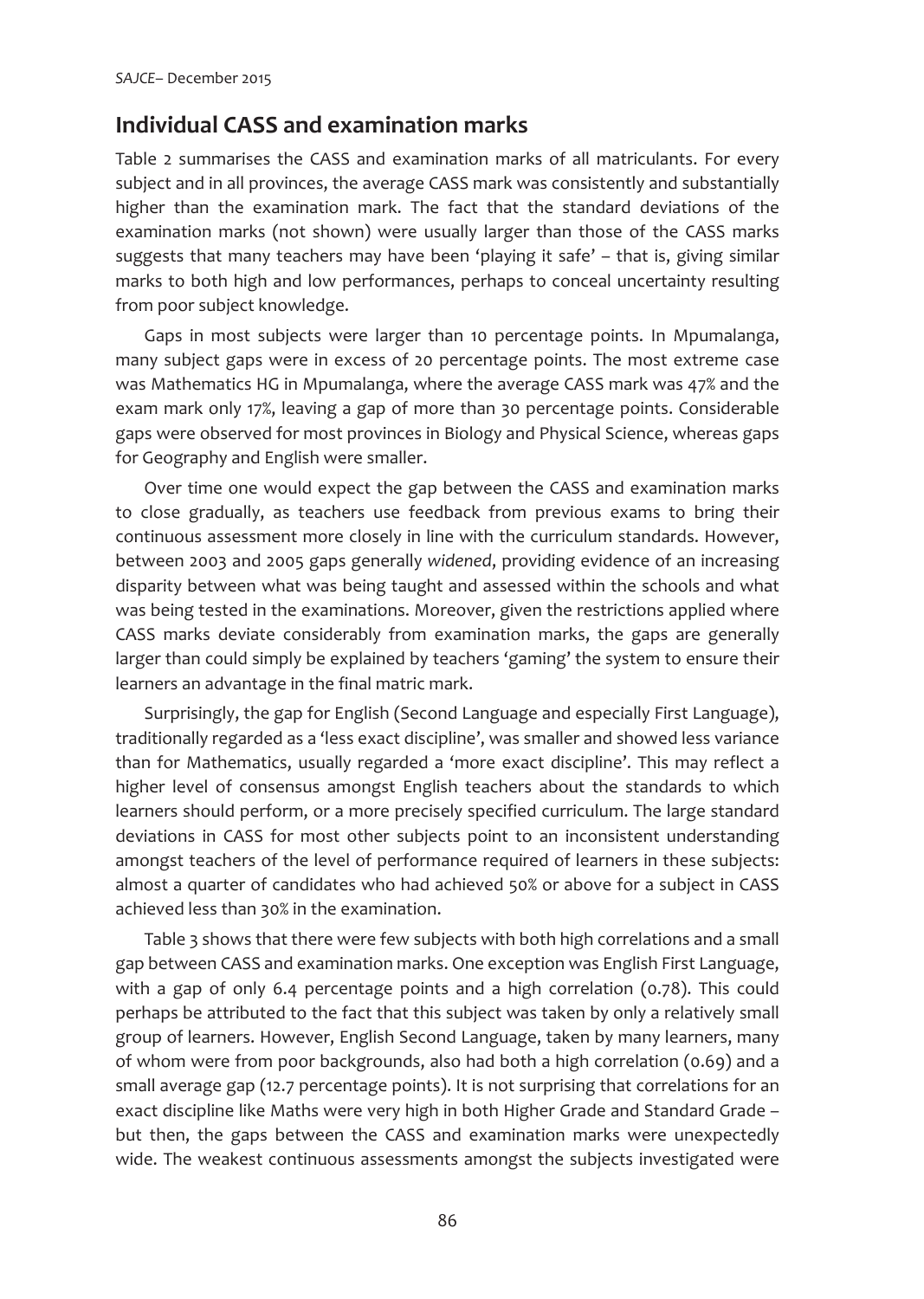in Biology (particularly SG) and Physical Science SG, although there were also serious problems of assessment in History SG, perhaps because the subject involves more interpretation, which weak teachers may not be able to assess well.

|                            | <b>CASS Marks</b> | <b>Examination marks</b> | Gap  | Correlation |
|----------------------------|-------------------|--------------------------|------|-------------|
| <b>Biology HG</b>          | 55.9              | 35.1                     | 20.8 | 0.596       |
| <b>Biology SG</b>          | 45.6              | 25.6                     | 20.0 | 0.409       |
| English 1st Language       | 58.4              | 52.0                     | 6.4  | 0.782       |
| English 2nd Language       | 48.9              | 36.2                     | 12.7 | 0.688       |
| Geography HG               | 45.0              | 34.7                     | 10.3 | 0.745       |
| Geography SG               | 41.1              | 36.9                     | 4.2  | 0.547       |
| <b>History HG</b>          | 51.4              | 35.9                     | 15.5 | 0.643       |
| <b>History SG</b>          | 42.8              | 30.9                     | 11.9 | 0.477       |
| <b>Mathematics HG</b>      | 54.5              | 35.9                     | 18.6 | 0.808       |
| <b>Mathematics SG</b>      | 40.1              | 25.8                     | 14.4 | 0.730       |
| <b>Physical Science HG</b> | 52.8              | 30.8                     | 22.0 | 0.729       |
| <b>Physical Science SG</b> | 43.8              | 27.6                     | 16.2 | 0.541       |

**Table 3: CASS and examination marks by subject and grade, 2005** 

#### **School level assessment**

Thus far, analysis was confined to data at the individual level. In order to determine how good assessments were in individual schools and classrooms, it is necessary to aggregate within schools.<sup>3</sup> The analysis in this section is at the level of the individual school, taking a simple average across schools; that is, not weighted by the number of candidates in each school. Essentially, the intention is to ascertain how accurately teachers assess. More than one teacher may have been involved in assessment in a school, but assessment across classes within the same school was likely to be relatively consistent compared to assessments across different schools. To derive meaningful data, the analysis is confined to cases where more than fifteen candidates from a school entered for examination in a subject.

Figure 1 shows that the smallest gaps between CASS and examination marks within schools were in Geography SG, followed by English First Language, which was also the subject with the highest average examination mark across schools. Large gaps occurred for some higher grade subjects (Science, Biology and Mathematics) and for Biology SG.

<sup>3</sup> Strictly speaking, this analysis is at the level of examination centres, which may also have contained some private candidates. However, only a small percentage of all candidates were private candidates, thus it is not very problematic to equate exam centres with schools.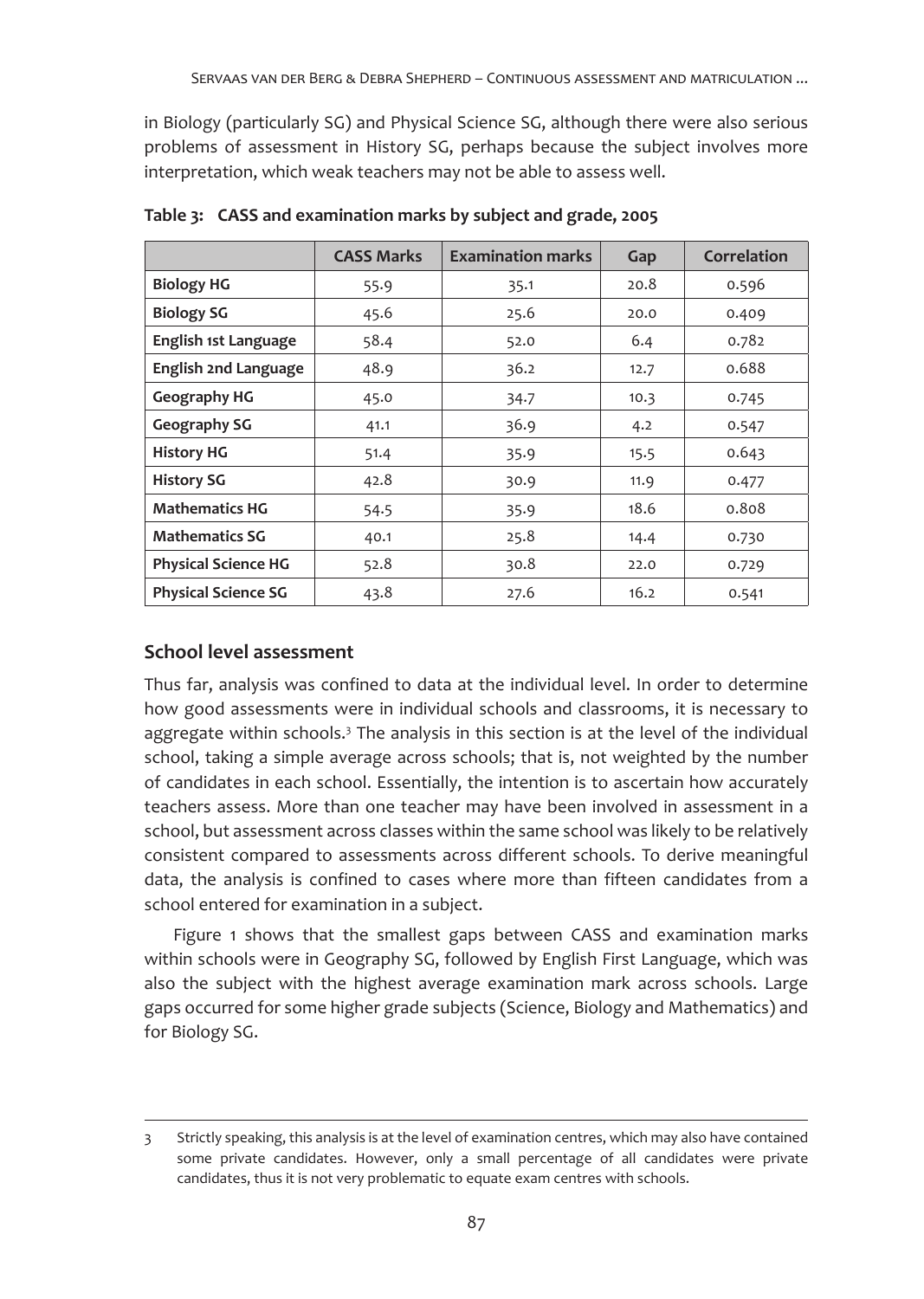

**Figure 1: Exam mark and gap between exam and CASS mark, average for all schools, 2005** 

Table 4 shows average school-level correlations and gaps by subject and grade for 2005 by province, and Table 5 by school quintile (Q). Poor assessment values by either criterion (average gap above 20, or average school level correlation below 0.60) are highlighted.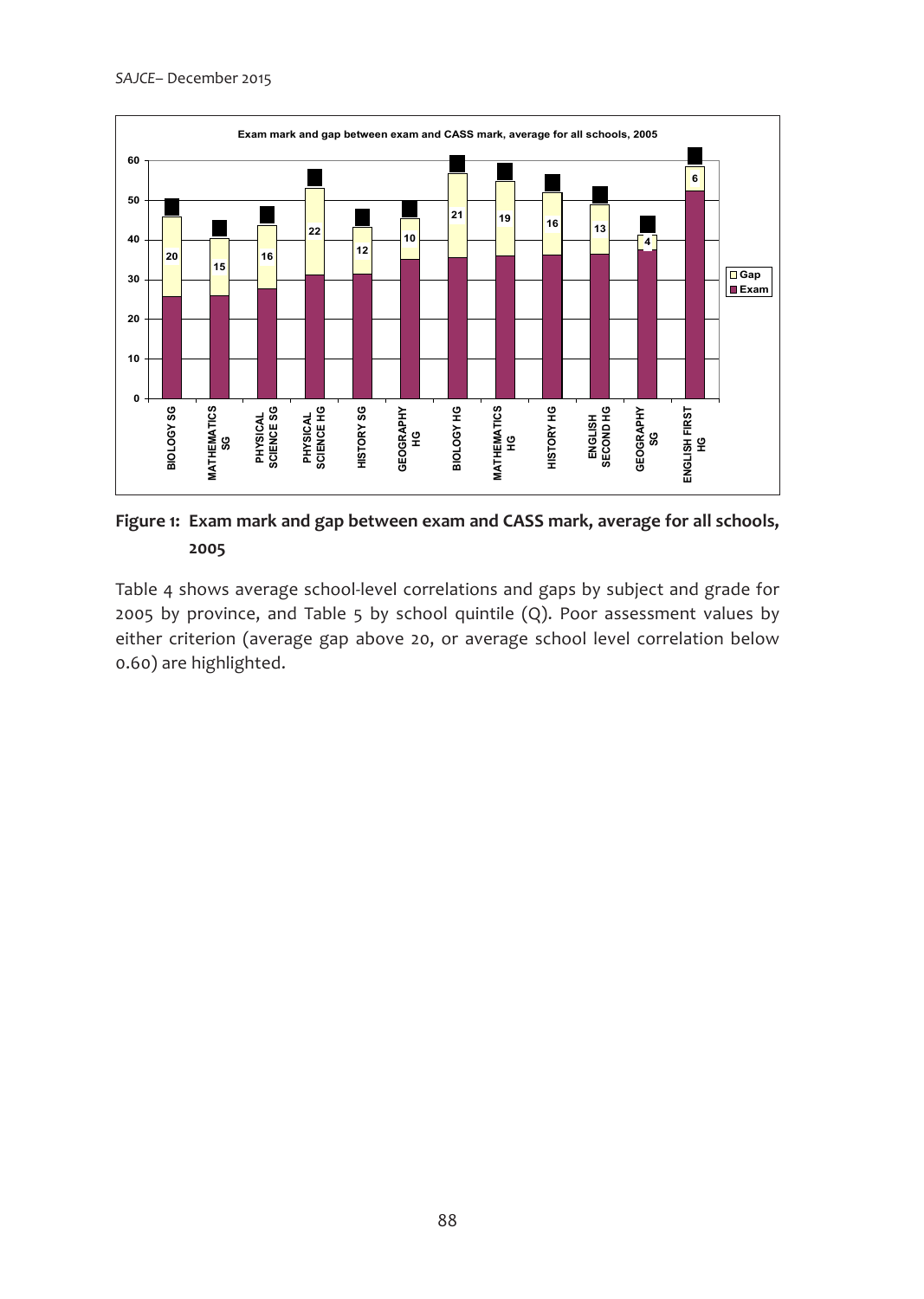| $\frac{1}{3}$      |
|--------------------|
|                    |
|                    |
|                    |
|                    |
|                    |
| <b>THESE SHOPS</b> |
|                    |
|                    |
|                    |
|                    |
|                    |
|                    |
|                    |
| <b>PIUE</b><br>I   |

|                      | Western<br>Cape  | Northern<br>Cape | <b>State</b><br>Free | Eastern<br>Cape | Kwazulu-<br><b>Natal</b>                                            | North-west | Mpuma-<br>langa | Gauteng | Limpopo | SA   |  |
|----------------------|------------------|------------------|----------------------|-----------------|---------------------------------------------------------------------|------------|-----------------|---------|---------|------|--|
|                      |                  |                  |                      |                 | Average school-level correlation between CASS and examination marks |            |                 |         |         |      |  |
| <b>Biology HG</b>    | 0.75             | 0.72             | 0.82                 | 0.76            | 0.69                                                                | 0.64       | 0.56            | 0.76    | 0.69    | 0.67 |  |
| <b>Biology SG</b>    | 0.61             | 0.54             | 0.73                 | 0.68            | 0.56                                                                | 0.52       | 0.49            | 0.65    | 0.59    | 0.59 |  |
| English 1st Language | 0.77             | 0.79             | 0.76                 | 0.72            | 0.84                                                                | 0.77       | 0.71            | 0.74    | 0.76    | 0.77 |  |
| English 2nd Language | 0.77             | 0.80             | 0.74                 | 0.65            | 0.66                                                                | 0.70       | 0.71            | 0.73    | 0.66    | 0.69 |  |
| Geography HG         | 0.54             | 0.51             | 0.66                 | 0.63            | 0.63                                                                | 0.58       | 0.59            | 0.66    | 0.53    | 0.61 |  |
| Geography SG         | 0.73             | 0.70             | 0.80                 | 0.72            | 0.76                                                                | 0.72       | 0.69            | 0.76    | 0.67    | 0.72 |  |
| <b>History HG</b>    | 0.73             | 0.73             | 0.59                 | 0.61            | 0.66                                                                | 0.59       | 0.56            | 0.67    | 0.63    | 0.63 |  |
| History SG           | 0.54             | 0.50             | 0.48                 | 0.52            | 0.54                                                                | 0.56       | 0.49            | 0.52    | 0.54    | 0.53 |  |
| Maths HG             | 0.86             | 0.89             | 0.86                 | 0.85            | 0.85                                                                | 0.80       | 0.76            | 0.85    | 0.86    | 0.83 |  |
| Maths SG             | 0.82             | 0.82             | 0.85                 | 0.77            | 0.79                                                                | 0.77       | 0.75            | 0.82    | 0.81    | 0.79 |  |
| Science HG           | 0.84             | 0.75             | 0.84                 | 0.77            | 0.74                                                                | 0.69       | 0.68            | 0.77    | 0.75    | 0.74 |  |
| Science SG           | 0.71             | 0.70             | 0.70                 | 0.65            | 0.64                                                                | 0.60       | 0.63            | 0.65    | 0.63    | 0.65 |  |
|                      |                  |                  |                      |                 | Average gap between CASS and examination marks                      |            |                 |         |         |      |  |
| <b>Biology HG</b>    | 8.0              | 18.8             | 10.5                 | 0.6             | 20.9                                                                | 18.4       | 32.6            | 16.8    | 17.1    | 21.3 |  |
| <b>Biology SG</b>    | 11.5             | 25.2             | 11.5                 | 12.8            | 23.0                                                                | 19.3       | 29.4            | 19.3    | 18.1    | 20.1 |  |
| English ist Language | $\overline{8}$ . | 4.0              | 10.4                 | 13.0            | 2.9                                                                 | 14.2       | 19.3            | 6.6     | 12.0    | 7.9  |  |
| English 2nd Language | 7.9              | 7.3              | 8.8                  | 12.4            | 16.6                                                                | 13.6       | 15.0            | 8.0     | 11.6    | 13.2 |  |
| Geography HG         | 1.8              | 8.2              | 3.2                  | 7.8             | -0.5                                                                | 9.7        | 8.6             | $-1.6$  | 9.5     | 3.8  |  |
| Geography SG         | 7.7              | 8.0              | 5.9                  | 8.3             | 4.9                                                                 | 11.9       | 12.9            | 6.7     | 20.3    | 10.1 |  |
| <b>History HG</b>    | 10.8             | 20.5             | 17.7                 | 13.6            | 9.2                                                                 | 11.8       | 22.9            | 12.7    | 16.8    | 15.1 |  |
| <b>History SG</b>    | 7.4              | 14.5             | 17.0                 | 13.0            | 8.9                                                                 | 12.7       | 20.3            | 11.6    | 9.7     | 11.6 |  |
| Maths HG             | 12.0             | 15.0             | 12.9                 | 12.7            | 16.8                                                                | 16.7       | 29.6            | 11.6    | 14.2    | 18.0 |  |
| Maths SG             | 9.4              | 12.9             | 7.3                  | 12.1            | 16.8                                                                | 12.1       | 20.9            | 10.9    | 11.1    | 14.4 |  |
| Science HG           | 16.6             | 24.6             | 14.3                 | 18.3            | 19.3                                                                | 22.0       | 29.3            | 19.8    | 18.3    | 22.4 |  |
| Science SG           | 15.1             | 20.7             | 10.3                 | 13.8            | 17.5                                                                | 17.9       | 21.7            | 16.3    | 13.6    | 16.1 |  |
|                      |                  |                  |                      |                 |                                                                     |            |                 |         |         |      |  |

Highlighted values: Gap = CASS - exam mark > 20 marks, or correlation <0.60 **Highlighted values: Gap = CASS – exam mark > 20 marks, or correlation <0.60**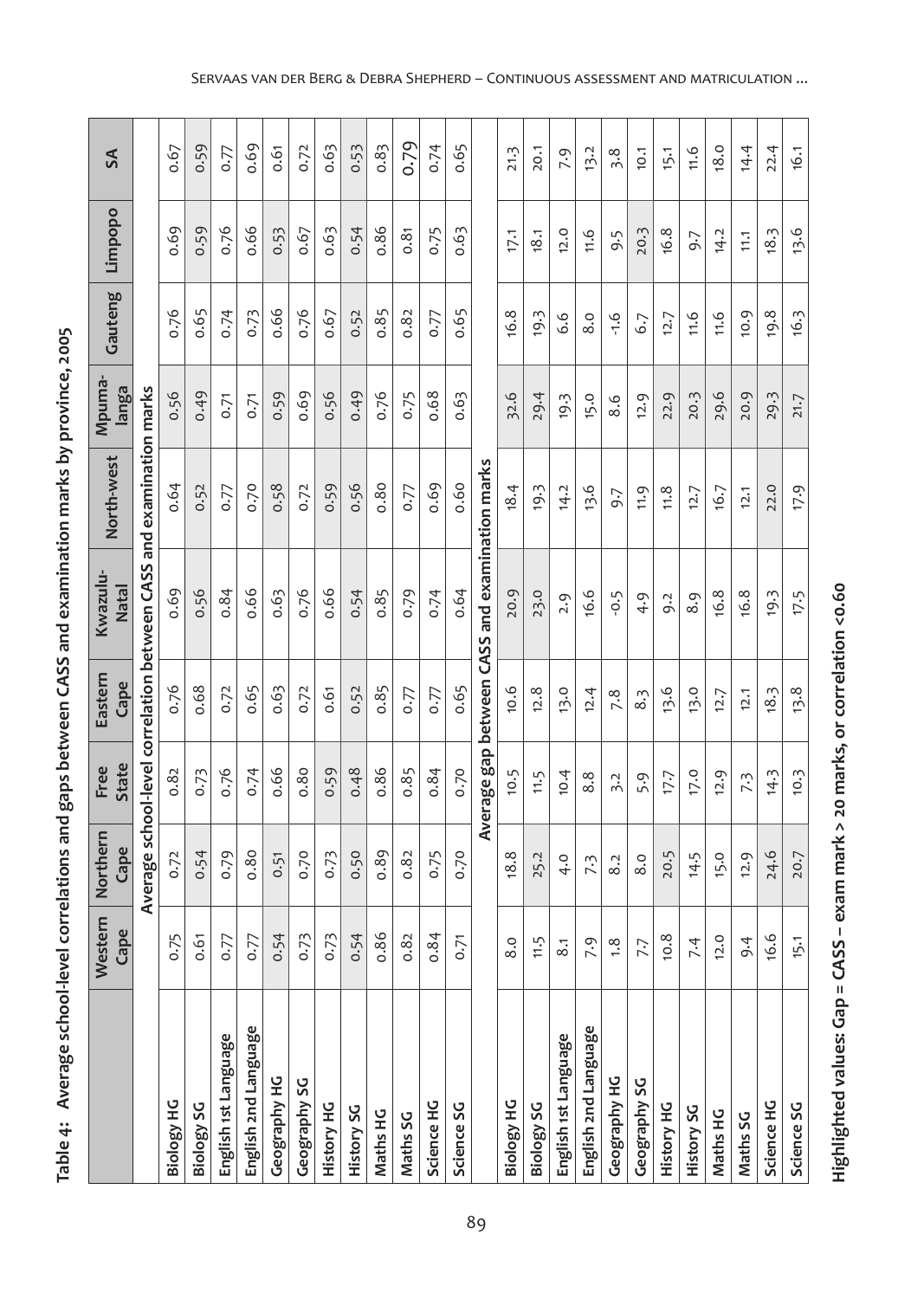|                            |      |                | Average school-level<br>correlation between CASS and<br>examination marks |      |                |                |                |                | Average gap between CASS<br>and examination marks |                |
|----------------------------|------|----------------|---------------------------------------------------------------------------|------|----------------|----------------|----------------|----------------|---------------------------------------------------|----------------|
|                            | Q1   | Q <sub>2</sub> | Q <sub>3</sub>                                                            | Q4   | Q <sub>5</sub> | Q <sub>1</sub> | Q <sub>2</sub> | Q <sub>3</sub> | Q <sub>4</sub>                                    | Q <sub>5</sub> |
| <b>Biology HG</b>          | 0.64 | 0.61           | 0.64                                                                      | 0.66 | 0.74           | 25.5           | 25.8           | 24.5           | 21.5                                              | 14.8           |
| <b>Biology SG</b>          | 0.61 | 0.59           | 0.57                                                                      | 0.58 | 0.61           | 21.7           | 21.8           | 21.7           | 19.2                                              | 14.6           |
| English 1st Language       | 0.74 | 0.74           | 0.74                                                                      | 0.75 | 0.81           | 11.7           | 10.7           | 9.9            | 7.5                                               | 5.6            |
| English 2nd Language       | 0.66 | 0.68           | 0.69                                                                      | 0.71 | 0.73           | 14.5           | 14.5           | 14.0           | 12.6                                              | 10.1           |
| Geography HG               | 0.62 | 0.62           | 0.61                                                                      | 0.59 | 0.61           | 7.6            | 4.4            | 4.0            | 2.3                                               | 0.0            |
| Geography SG               | 0.71 | 0.69           | 0.70                                                                      | 0.71 | 0.77           | 12.6           | 12.7           | 11.2           | 9.6                                               | 4.9            |
| <b>History HG</b>          | 0.55 | 0.57           | 0.59                                                                      | 0.62 | 0.72           | 18.9           | 19.2           | 17.3           | 15.5                                              | 8.6            |
| <b>History SG</b>          | 0.54 | 0.52           | 0.52                                                                      | 0.52 | 0.53           | 14.3           | 11.8           | 11.5           | 9.7                                               | 8.2            |
| <b>Maths HG</b>            | 0.79 | 0.78           | 0.77                                                                      | 0.80 | 0.86           | 20.9           | 26.3           | 25.2           | 21.4                                              | 14.3           |
| Maths SG                   | 0.78 | 0.77           | 0.78                                                                      | 0.78 | 0.82           | 17.0           | 16.3           | 15.2           | 13.4                                              | 10.3           |
| <b>Physical Science HG</b> | 0.67 | 0.67           | 0.68                                                                      | 0.71 | 0.82           | 26.8           | 26.8           | 25.1           | 22.3                                              | 18.4           |
| <b>Physical Science SG</b> | 0.64 | 0.63           | 0.64                                                                      | 0.64 | 0.67           | 17.9           | 17.8           | 16.3           | 14.6                                              | 13.7           |

**Table 5: Average school-level correlations and gaps between CASS and exam marks by school poverty quintile, 2005**

## **Note: Quintile 1 contains the poorest and Quintile 5 the richest schools. Highlighted values indicate gaps (CASS minus exam marks) of greater than 20 marks or correlations below 0.60**

There was a major problem in assessment in Mpumalanga, and the Northern Cape also showed relatively poor assessment in terms of these two criteria. This analysis also confirms that there were widespread problems in assessing accurately in Biology SG, and to an even greater extent with History SG across provinces: the very weak average correlations encountered here across schools in all provinces, implying poor reliability between CASS and examination marks, raise the suspicion that teacher subject knowledge may have been deficient in schools offering these two subjects, that the curriculum may have been under-specified, or that teachers may not have set assessment tasks that could serve as good preparation for the examination. Geography HG also bore further investigation.

Given clear divergences in the assessment accuracy of schools by province and by subject, it is interesting to know whether accuracy (both reliability and leniency) also differed by school poverty quintile. Table 5 shows that in most subjects, assessment accuracy differed little by either criterion (reliability and leniency) in the bottom three quintiles for all subjects, but was better by both criteria in the fourth and especially fifth quintiles, that is, in schools serving richer communities.

Provincial differentials in assessment reliability in English Second Language (as it was called at the time; now English First Additional Language) and Mathematics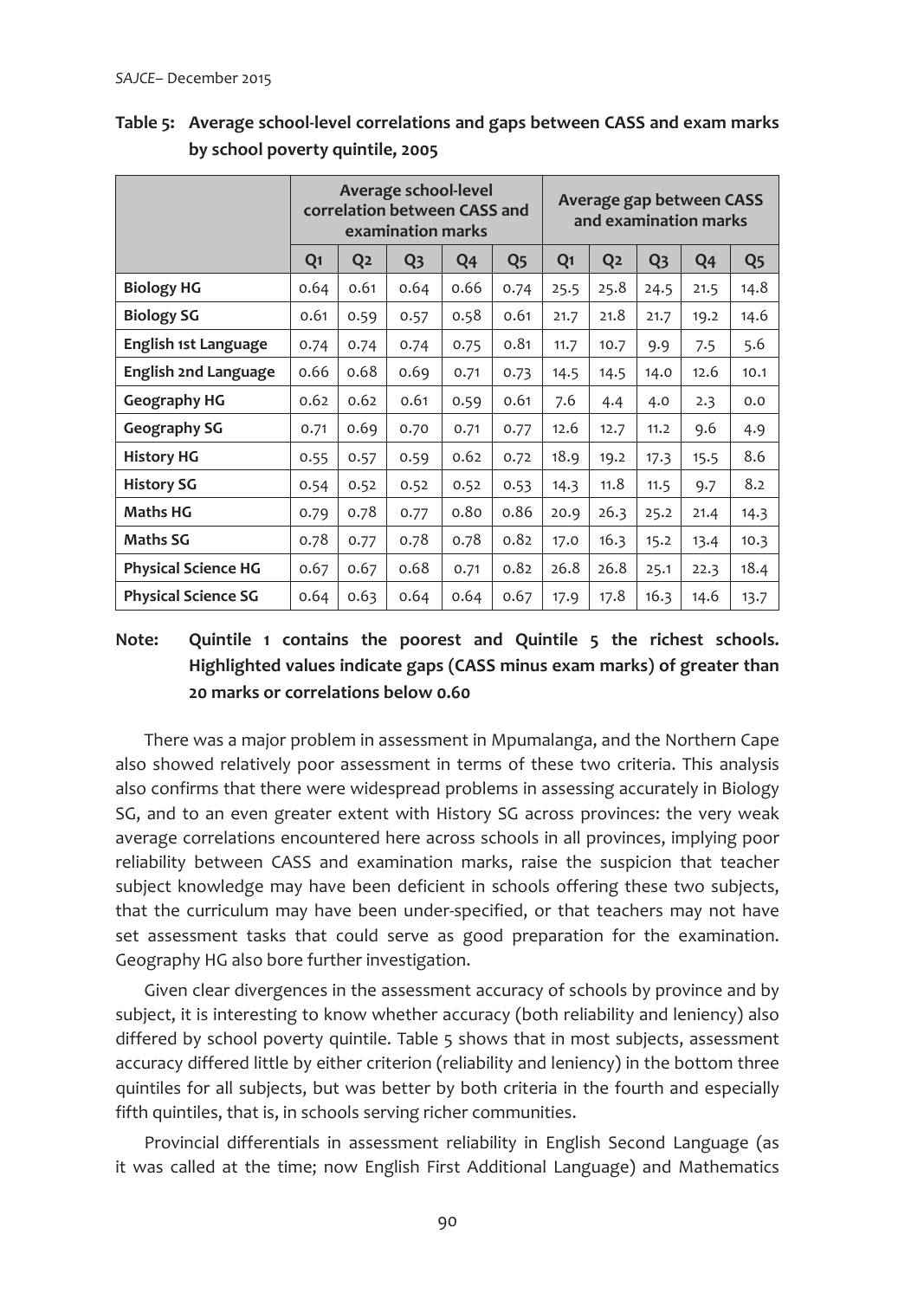SG – the subjects with the highest enrolment of learners, and hence most assessed – were further investigated and the results are presented in Table 6. Again, in terms of reliability of assessment in English Second Language, Limpopo and Kwazulu-Natal schools fared the worst. The Northern Cape had a mere 4% of schools assessing unreliably in English Second Language. Two provinces were responsible for a substantial share of low assessment reliability: Kwazulu-Natal and Mpumalanga together accounted for more than half of the unreliably assessing schools in both subjects, with the Eastern Cape also comprising a substantial share at 18% in Maths SG. The share of these three provinces in poor assessment may be ascribed to both their relative sizes and the frequency of weak assessment.

|               |                                     | <b>English Second Language</b>                                |                                     | <b>Mathematics SG</b>                                         |
|---------------|-------------------------------------|---------------------------------------------------------------|-------------------------------------|---------------------------------------------------------------|
| Province      | % of schools<br>assessing<br>poorly | <b>Provincial share</b><br>of all poorly<br>assessing schools | % of schools<br>assessing<br>poorly | <b>Provincial share</b><br>of all poorly<br>assessing schools |
| Western Cape  | 9.0                                 | 2.2%                                                          | 3.1                                 | 2.3%                                                          |
| Northern Cape | 3.8                                 | 0.3%                                                          | 5.1                                 | 0.7%                                                          |
| Free State    | 15.0                                | 3.7%                                                          | 3.6                                 | 1.8%                                                          |
| Eastern Cape  | 18.5                                | 13.0%                                                         | 10.3                                | 17.8%                                                         |
| Kwazulu-Natal | 30.6                                | 34.3%                                                         | 8.9                                 | 27.7%                                                         |
| North-West    | 23.3                                | 7.8%                                                          | 11.5                                | 9.5%                                                          |
| Mpumalanga    | 19.7                                | 22.6%                                                         | 14.7                                | 28.4%                                                         |
| Gauteng       | 17.6                                | 6.3%                                                          | 5.8                                 | 7.4%                                                          |
| Limpopo       | 30.3                                | 9.7%                                                          | 5.7                                 | 4.4%                                                          |
| <b>Total</b>  |                                     | 100.0%                                                        |                                     | 100.0%                                                        |

**Table 6: Share of schools assessing unreliably (correlation below 0.60) for English Second Language and Mathematics SG, by province, 2005**

The average assessment marks were extraordinarily high in some schools, even where assessment marks did correlate with exam marks. For example, for Biology SG, more than 200 schools out of 5 300 had assessment marks more than 40 percentage points above the examination mark. Yet even in these schools, more than a third had a correlation of 0.60 or higher between these two marks. Similar figures applied to other subjects. So it appeared that the tendency to give high assessment marks (leniency) was not necessarily always closely related to poor correlation with the examination mark (reliability). It appeared as if most teachers could rank learner performance moderately well, but gave extremely lenient assessment marks. This may point to a culture of setting marks too high in earlier grades in order to reduce failures or deflect parent protests.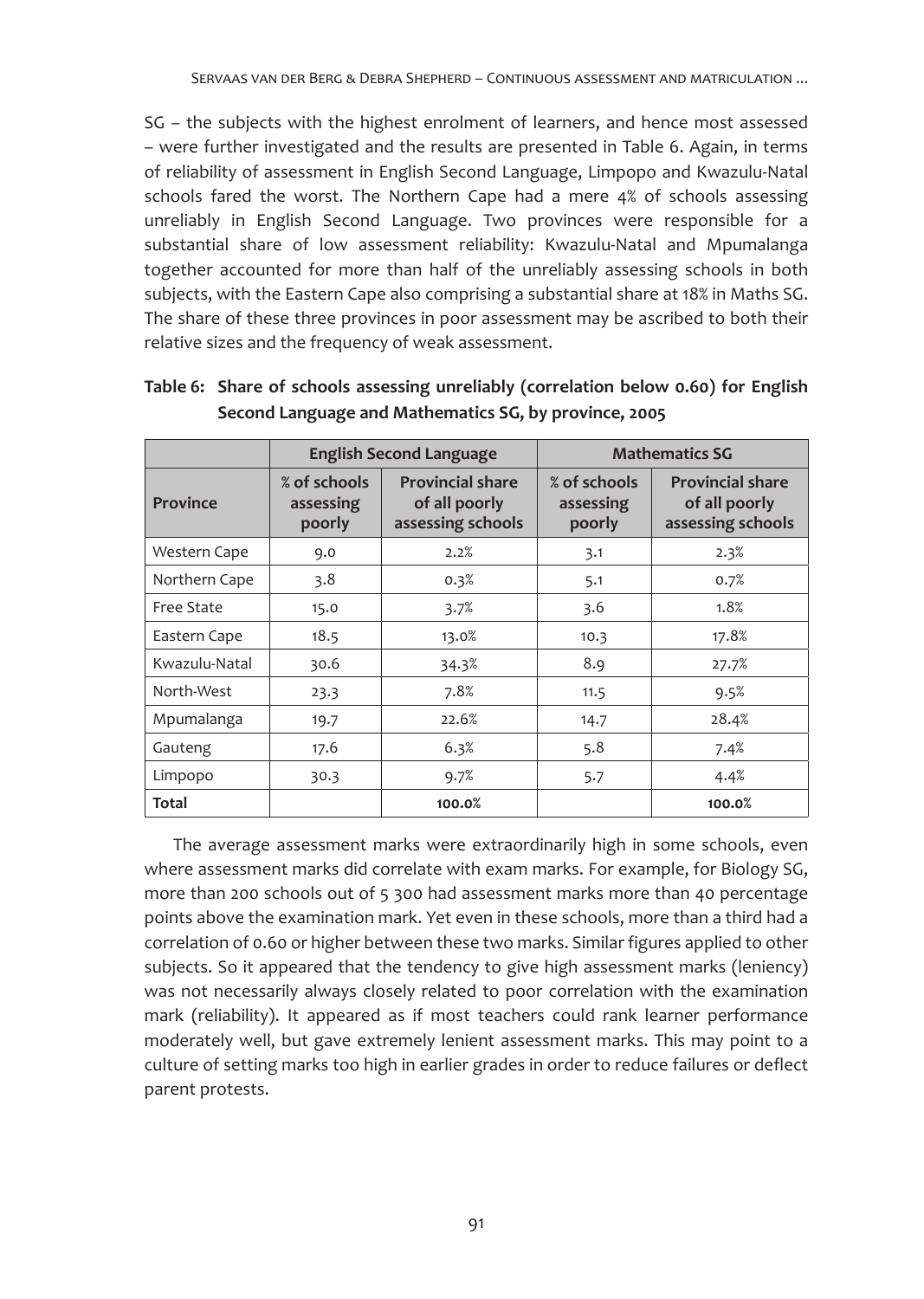# **Conclusion**

Assessment provides important signals to learners that should assist them to prepare for examinations and make informed choices about career options, further studies and subject choice. Two measures of accuracy of continuous assessment were used and applied across a number of subjects, namely leniency in awarding CASS marks compared to examination marks and measured as the gap between these marks, and the reliability of CASS marks in terms of their correlation with examination marks.

Continuous assessment accuracy was weakest in terms of the great leniency of assessment in many schools (inflated CASS marks), although unreliable assessment was also a cause for concern in some cases. This requires targeted interventions. There was also evidence of a clear provincial hierarchy in terms of assessment accuracy. The bulk of inaccurately assessing schools were in Mpumalanga and Kwazulu-Natal, with the Eastern Cape also being a large contributor. The Western Cape and schools in the top and even the second quintiles of the socio-economic distribution assessed much better. Mathematics HG and SG were the best assessed subjects, with English First and Second Language following close behind. There was a larger share of poorly assessing schools in History than in any other subject.

Apart from the fact that weak continuous assessment in matric (and presumably also in earlier grades) sends wrong signals to learners and parents, resulting in inappropriate subject choices, career planning and examination preparation, there is a further issue that the authorities should take note of. With the 25% weighting given to CASS marks in matriculation at the time (2005) and the limit imposed by Umalusi of an average deviation of 10% either way between examination and CASS marks, differences in strategic behaviour between teachers or schools could have important consequences. Schools setting high standards in CASS in order to induce more intensive learning in preparation for the examination may place their candidates at a considerable disadvantage (of up to 5 percentage points) in the final matric mark relative to schools who persist with lenient assessment. In addition, candidates who are disadvantaged through poor reliability of assessment within a school also face a considerable disadvantage in the final matric mark.

However, there is also a broader consideration. Differentials between CASS and exam marks did not result in feedback and improved assessment the following year (2006). It is disturbing to note that for most subjects these gaps had increased between 2003 and 2005, in some cases substantially so, yet teachers did not appear to be seriously re-evaluating their own assessment standards on the basis of feedback from the examinations, and thus the link between CASS and curriculum standards remained weak. Information from the examinations was not systematically used, nor in many cases even made available to schools by the education authorities, and thus no corrective feedback occurred. Information about weak signalling by teachers to learners can, ironically, also serve as feedback to teachers to improve their assessment practices. Moreover, this paper provides ample evidence that the information for such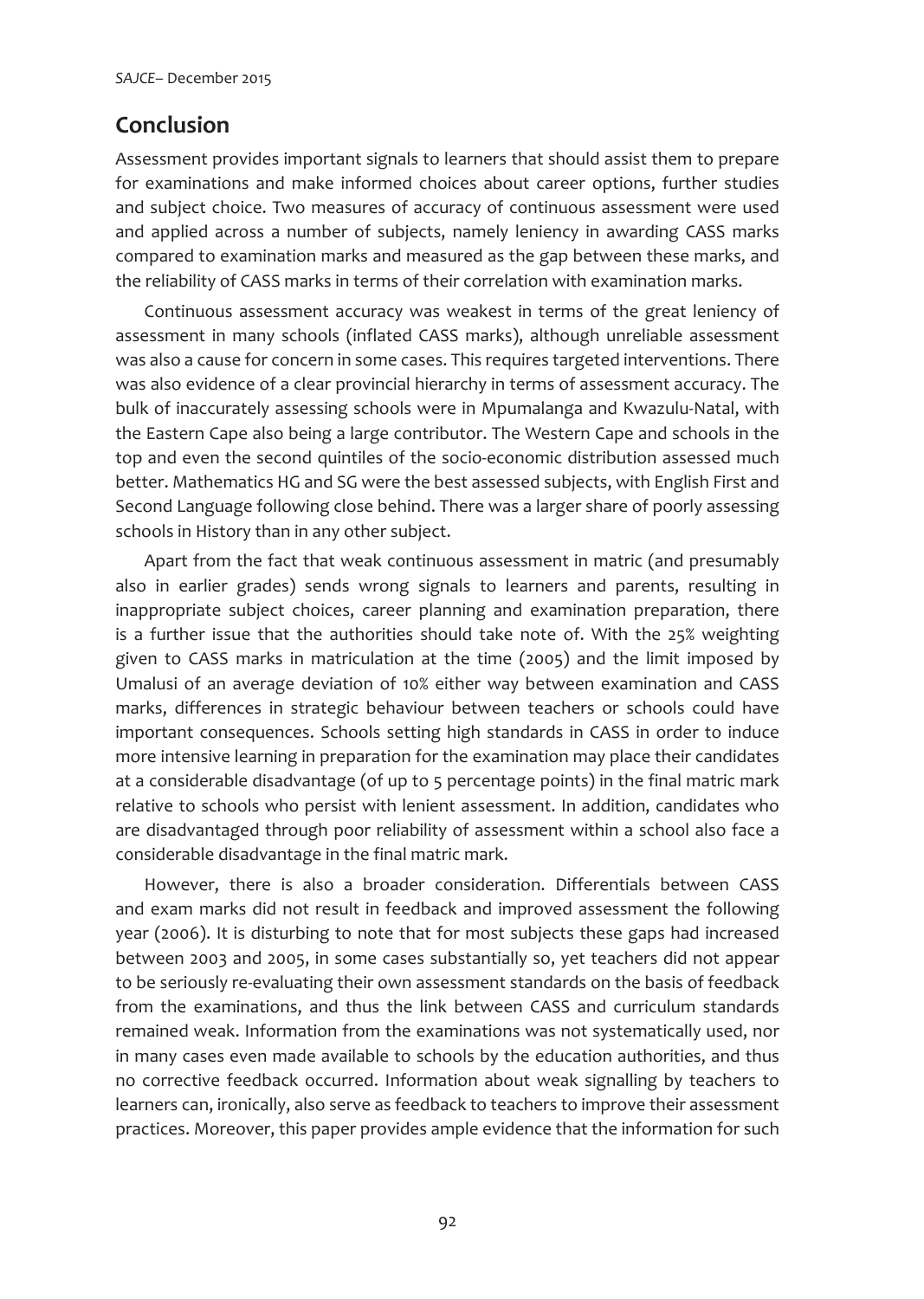improved signalling to matric teachers exists within the education system. It simply needs to be used by policy makers.

From a policy perspective, what one would expect from the education authorities in response to the findings of this paper is that they systematically use the information obtained from CASS and examinations as a source of information in discussions with teachers and school leaders. In a system where there is very little opportunity to engage with teachers about the quality of their work, this offers an obvious opportunity. For school leaders, such information provides an indication of the quality of the work that teachers are doing that can be productively used in interaction with them. However, the discrepancy between CASS and exam marks also provides an indication that there is much that is not well in terms of teachers' assessment skills – and matric is likely to be only the tip of the iceberg.

# **Acknowledgements**

The authors wish to thank Tim Dunn and Emmanuel Sibanda for advice on the quantitative methodologies used in the study described here; Derek Yu for assistance with data analysis; and various members of Umalusi's Research Committee for useful comments.

## **References**

- Burger, D. n.d. *Using standards-led policy to align assessment and accountability systems*. Pacific Resources for Education and Learning. Retrieved from http:// www.prel.org/products/re\_/standards-led.htm (accessed 12 February 2008).
- Cohen, J. 1988. *Statistical power analysis for the behavioral sciences*. 2nd Edition. Hillsdale, NJ: Lawrence Erlbaum Associates.
- Moskal, B.M. & Leydens, J.A. 2000. Scoring rubric development: validity and reliability. *Practical Assessment, Research & Evaluation*, 7(10). Retrieved from http://findarticles. com/p/articles/mi\_qa3886/is\_200207/ai\_n9121811/pg\_1 (accessed 11 February 2008).
- Nicol, D. & Macfarlane-Dick, D. 2006. Formative assessment and self-regulated learning: a model and seven principles of good feedback practice. *Studies in Higher Education*, 31(2):199-216.
- North Central Regional Technology in Education Consortium. 2002. *Glossary of Education Terms and Acronyms*. Retrieved from http://www.ncrel.org/sdrs/areas/ misc/glossary.htm (accessed 12 February 2008).
- Pearson Education. n.d. *Assessment: Reliability/Validity*. Retrieved from http://www. ecs.org/html/issue.asp?issueid=12&subIssueID=123 (accessed 12 February 2008).
- Van der Berg, S. & Shepherd, D. 2008. *Signalling performance: An analysis of continuous assessment and matriculation examination marks in South African schools*. Pretoria: Umalusi.